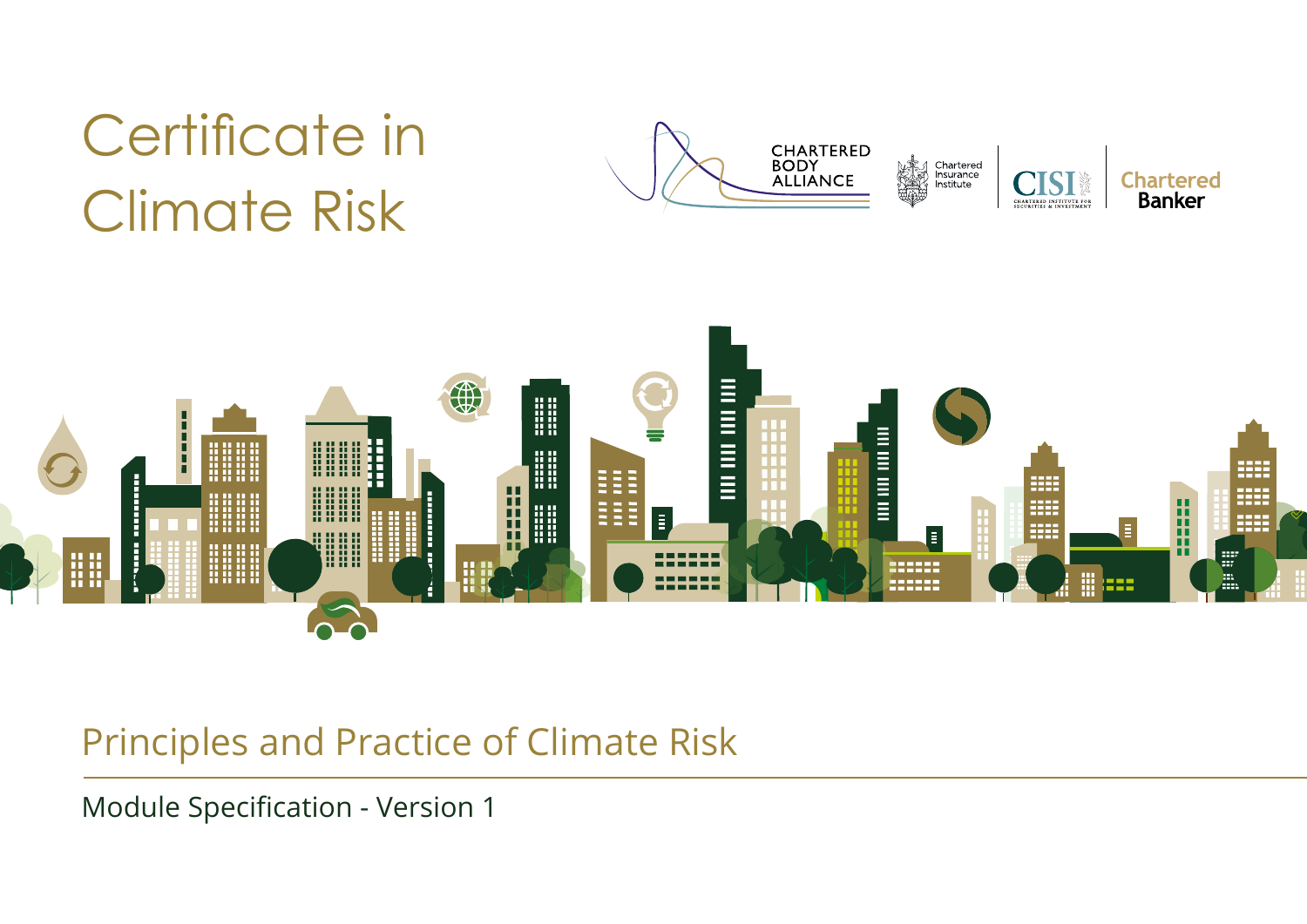#### LEVEL:

SCQF Level 8 which is broadly comparable to EQF Level 5 and RQF Level 5

#### CREDITS:

13

#### QUALIFICATIONS TO WHICH MODULE CONTRIBUTES:

- **•** Certificate in Climate Risk
- **•** Professional Banker Diploma

#### AUDIENCE:

All financial services professionals globally who have an understanding of risk management principles and wish to develop and demonstrate their knowledge and expertise of climate risk. With broad financial services sector coverage, including bankers, insurers, investment managers, central bankers and regulators, risk managers, analysts and consultants. Learners may also wish to explore the Chartered Banker Institute's *Certificate in Green and Sustainable Finance* as an introductory topic.

#### AIM:

To develop the learner's professional knowledge, understanding and skills relating to climate change, climate risk and sustainable finance, with a view to supporting customers, clients, colleagues, and communities with the transition to a sustainable, low-carbon world.

#### LEARNING OUTCOMES:

On completion of this module, the learner will be able to:

- **1.** describe climate change and its impacts on the environment, economy, society, and the financial services sector
- **2.** identify, describe and classify climate-related financial and non-financial risks, and the impacts of these on the economy, society and the financial services sector
- **3.** examine the challenges in measuring, monitoring and reporting climate risks, and the availability and quality of data
- **4.** outline common approaches to modelling climate risks, including the use of scenario analysis
- **5.** examine regulatory approaches and responses to climate risk at global, regional and national levels, and their impacts on the financial services sector
- **6.** explore approaches to defining, developing, articulating and embedding climate risk appetite, governance and culture
- **7.** discuss the opportunities for the financial services sector in supporting the transition to a sustainable, lowcarbon world.

#### DELIVERY METHODOLOGY:

The learning approach includes:

- **•** reading and self-study
- **•** learning activities
- **•** case studies
- **•** eLearning
- **•** knowledge checks
- **•** personal reflection and application of principles.

#### LEARNING RESOURCES:

- **•** an online study guide for core reading and learning activities
- **•** interactive eLearning modules, including audio and visual resources, and online quizzes and knowledge checks to enhance understanding of key concepts.

#### ASSESSMENT:

*Climate Risk* is assessed by one online examination, consisting of 75 multiple choice questions and lasting 1.5 hours.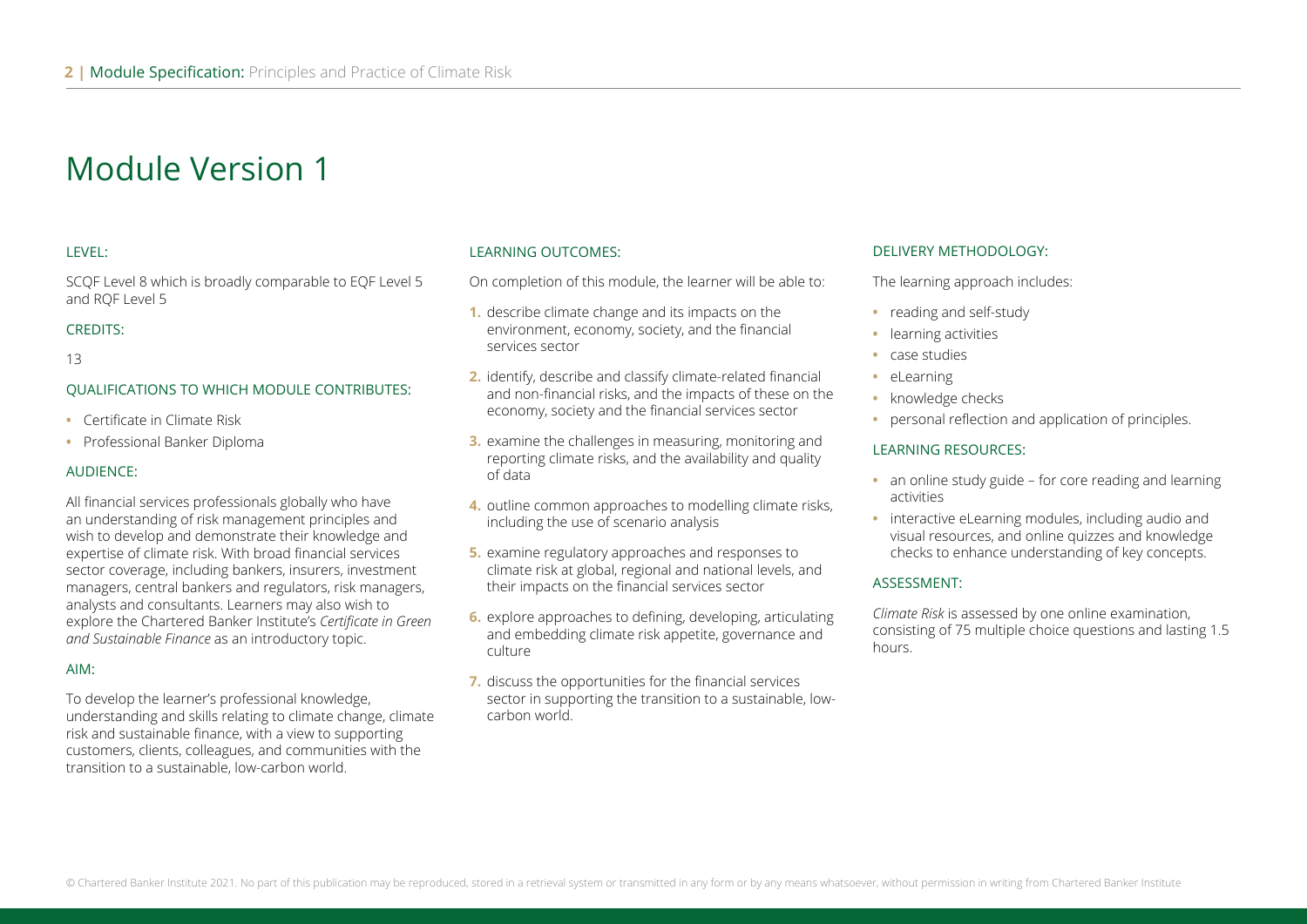| <b>Learning outcomes</b>                                                                                                          | <b>Assessment criteria</b>                                                                                                                                                                                                                                                                                                                                                                                                                                                                                                                                                                                                                                                                                                                                                                   | <b>Indicative content</b>                                                                                                                                                                                                                                                                                                                                                                                                                                                                                                                                                                                                                                                    |
|-----------------------------------------------------------------------------------------------------------------------------------|----------------------------------------------------------------------------------------------------------------------------------------------------------------------------------------------------------------------------------------------------------------------------------------------------------------------------------------------------------------------------------------------------------------------------------------------------------------------------------------------------------------------------------------------------------------------------------------------------------------------------------------------------------------------------------------------------------------------------------------------------------------------------------------------|------------------------------------------------------------------------------------------------------------------------------------------------------------------------------------------------------------------------------------------------------------------------------------------------------------------------------------------------------------------------------------------------------------------------------------------------------------------------------------------------------------------------------------------------------------------------------------------------------------------------------------------------------------------------------|
| The learner will be able to:                                                                                                      | The learner can:                                                                                                                                                                                                                                                                                                                                                                                                                                                                                                                                                                                                                                                                                                                                                                             |                                                                                                                                                                                                                                                                                                                                                                                                                                                                                                                                                                                                                                                                              |
| <b>LO1:</b> Describe climate change and its impacts on<br>the environment, economy, society and the<br>financial services sector. | 1.1 Describe the key factors that underpin the<br>science of climate change and global warming.<br>1.2 Outline current IPCC (Intergovernmental<br>Panel on Climate Change) models and climate<br>change scenarios.<br>1.3 Describe the impacts of climate change on the<br>environment and society.<br>1.4 Describe the emergence of climate change,<br>global warming and climate risk as global<br>political, economic and societal priorities.<br>1.5 Describe the current and future impacts of<br>climate change on economies and the financial<br>services sector.<br>1.6 Describe the impacts of the financial services<br>sector on climate change.<br>1.7 Discuss climate change mitigation and<br>adaptation, and their impacts on economies<br>and the financial services sector. | • The climate system<br>• The science of climate change and global warming<br>• The Greenhouse Effect<br>• The Intergovernmental Panel on Climate Change (IPCC) -models<br>and scenarios<br>• The United Nations Framework Convention on Climate Change<br>(UNFCCC) - Kyoto Protocol and Paris Agreement<br>• Climate change impacts and responses<br>Climate change adaptation and mitigation<br>Climate change and climate risk as political, economic, and societal<br>priorities<br>• The impacts of climate change on economies and financial services<br>• Future economic impacts of climate change - the net-zero<br>transition<br>Ensuring alignment with net zero. |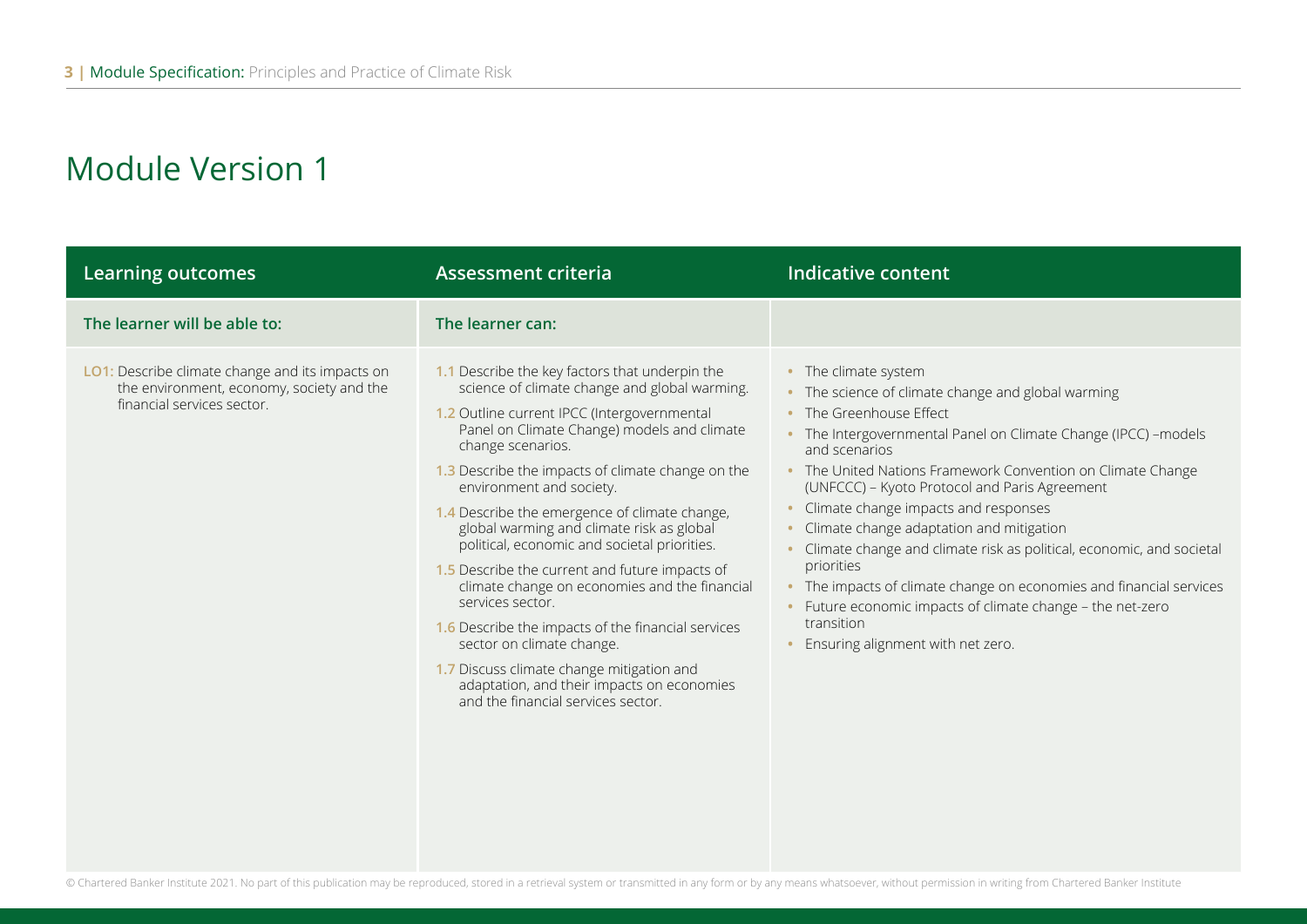| <b>Learning outcomes</b>                                                                                                                                                             | <b>Assessment criteria</b>                                                                                                                                                                                                                                                                                                                                                                                                                                                                                                                                                                                                                                                                                                                                                                                   | <b>Indicative content</b>                                                                                                                                                                                                                                                                                                                                                                                                                                         |
|--------------------------------------------------------------------------------------------------------------------------------------------------------------------------------------|--------------------------------------------------------------------------------------------------------------------------------------------------------------------------------------------------------------------------------------------------------------------------------------------------------------------------------------------------------------------------------------------------------------------------------------------------------------------------------------------------------------------------------------------------------------------------------------------------------------------------------------------------------------------------------------------------------------------------------------------------------------------------------------------------------------|-------------------------------------------------------------------------------------------------------------------------------------------------------------------------------------------------------------------------------------------------------------------------------------------------------------------------------------------------------------------------------------------------------------------------------------------------------------------|
| The learner will be able to:                                                                                                                                                         | The learner can:                                                                                                                                                                                                                                                                                                                                                                                                                                                                                                                                                                                                                                                                                                                                                                                             |                                                                                                                                                                                                                                                                                                                                                                                                                                                                   |
| LO2: Identify, describe and classify climate-related<br>financial and non-financial risks, and the<br>impacts of these on the economy, society<br>and the financial services sector. | 2.1 Explain the cross-cutting nature and<br>importance of climate risks.<br>2.2 Describe how physical, transition and liability<br>risks may impact financial institutions, and<br>financial services overall, and explore their<br>wider impacts on individuals, businesses, and<br>communities.<br>2.3 Describe the impact of climate and<br>environmental factors on credit, operational,<br>market, underwriting, reputational and other<br>risks faced by financial institutions.<br>2.4 Explain what is meant by stranded asset risks,<br>their impacts on financial institutions and<br>implications for financial stability.<br>2.5 Explore wider environmental and emerging<br>sustainability risks and their impacts on the<br>environment, economy, society and the<br>financial services sector. | • An introduction to climate risks<br>Physical and transition risks<br>• Liability risks<br>• Stranded asset risk<br>Climate risks as cross-cutting risks<br>• Climate risks impact on financial and non-financial risks faced by<br>financial institutions<br>Greenwashing<br>• Climate risk impacts on governments, financial and non-financial<br>firms, individual households, and consumers<br>• Wider environmental risks to the financial services sector. |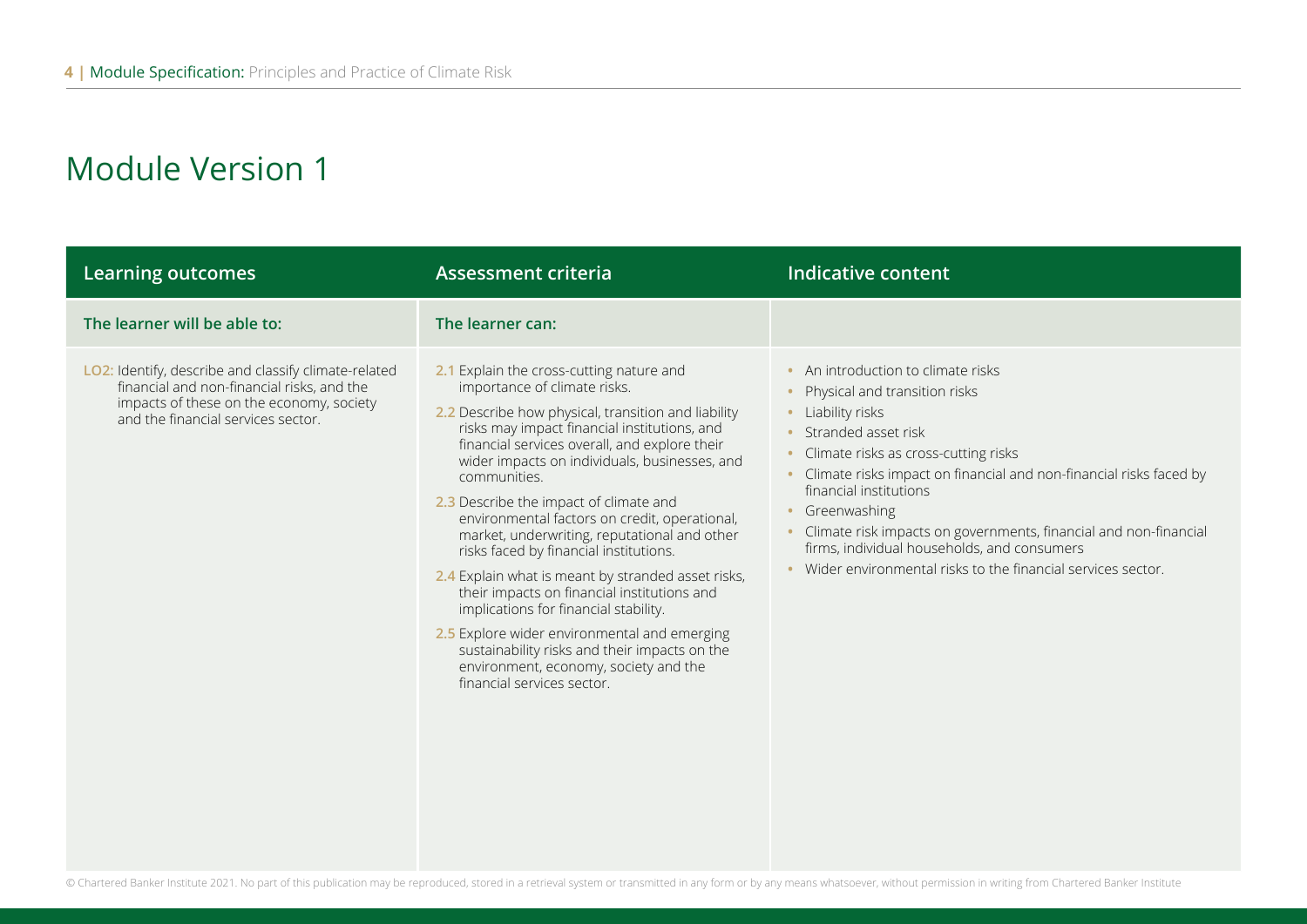| <b>Learning outcomes</b>                                                                                                          | <b>Assessment criteria</b>                                                                                                                                                                                                                                                                                                                                                                                                                                                                                                                                                                                                                                                                                                                                                                                                                                                                                                                                                                                                                                                                                                                                                | <b>Indicative content</b>                                                                                                                                                                                                                                                                                                                                                                                                                                                                                                                                                                                   |
|-----------------------------------------------------------------------------------------------------------------------------------|---------------------------------------------------------------------------------------------------------------------------------------------------------------------------------------------------------------------------------------------------------------------------------------------------------------------------------------------------------------------------------------------------------------------------------------------------------------------------------------------------------------------------------------------------------------------------------------------------------------------------------------------------------------------------------------------------------------------------------------------------------------------------------------------------------------------------------------------------------------------------------------------------------------------------------------------------------------------------------------------------------------------------------------------------------------------------------------------------------------------------------------------------------------------------|-------------------------------------------------------------------------------------------------------------------------------------------------------------------------------------------------------------------------------------------------------------------------------------------------------------------------------------------------------------------------------------------------------------------------------------------------------------------------------------------------------------------------------------------------------------------------------------------------------------|
| The learner will be able to:                                                                                                      | The learner can:                                                                                                                                                                                                                                                                                                                                                                                                                                                                                                                                                                                                                                                                                                                                                                                                                                                                                                                                                                                                                                                                                                                                                          |                                                                                                                                                                                                                                                                                                                                                                                                                                                                                                                                                                                                             |
| LO3: Examine the challenges in measuring,<br>monitoring and reporting climate risks, and<br>the availability and quality of data. | 3.1 Describe the role of the EU Taxonomy in<br>climate risk measurement and disclosure.<br>3.2 Describe the Task Force on Climate-related<br>Financial Disclosures' (TCFD's) approach to<br>identifying and disclosing climate risks and<br>how it can be used by organisations, including<br>financial institutions.<br>3.3 Outline the challenges in assessing the<br>materiality and pricing of climate risks.<br>3.4 Consider how short- and long-term<br>perspectives impact the measurement and<br>reporting of climate risks.<br>3.5 Describe the challenges of measuring and<br>monitoring climate risk through portfolios and<br>supply chains.<br>3.6 Explore the availability, management and<br>quality of data for measuring and monitoring<br>climate risk exposures, and consider how to<br>address gaps in data.<br>3.7 Compare approaches to carbon accounting<br>and sustainability reporting and how the<br>comparability and standardisation of these<br>can be enhanced.<br>3.8 Compare and contrast the use of qualitative<br>versus quantitative information in reporting<br>climate risks, and how these can be used to<br>complement each other. | • The EU Taxonomy for sustainable activities<br>• The Taskforce on Climate-related Financial Disclosures (TCFD)<br>Principles for effective disclosures<br>• Materiality of climate risks<br>Approaches to monitoring and measuring climate risk<br>· Identifying exposures<br>• The challenges of measuring, monitoring and disclosing climate<br>risk<br>• Climate risk – the knowns and unknowns<br>Data management and quality<br>Expanding the range of data sets<br>Delivering quality disclosures<br>Carbon accounting and sustainability reporting<br>Qualitative and quantitative risk assessment. |

© Chartered Banker Institute 2021. No part of this publication may be reproduced, stored in a retrieval system or transmitted in any form or by any means whatsoever, without permission in writing from Chartered Banker Inst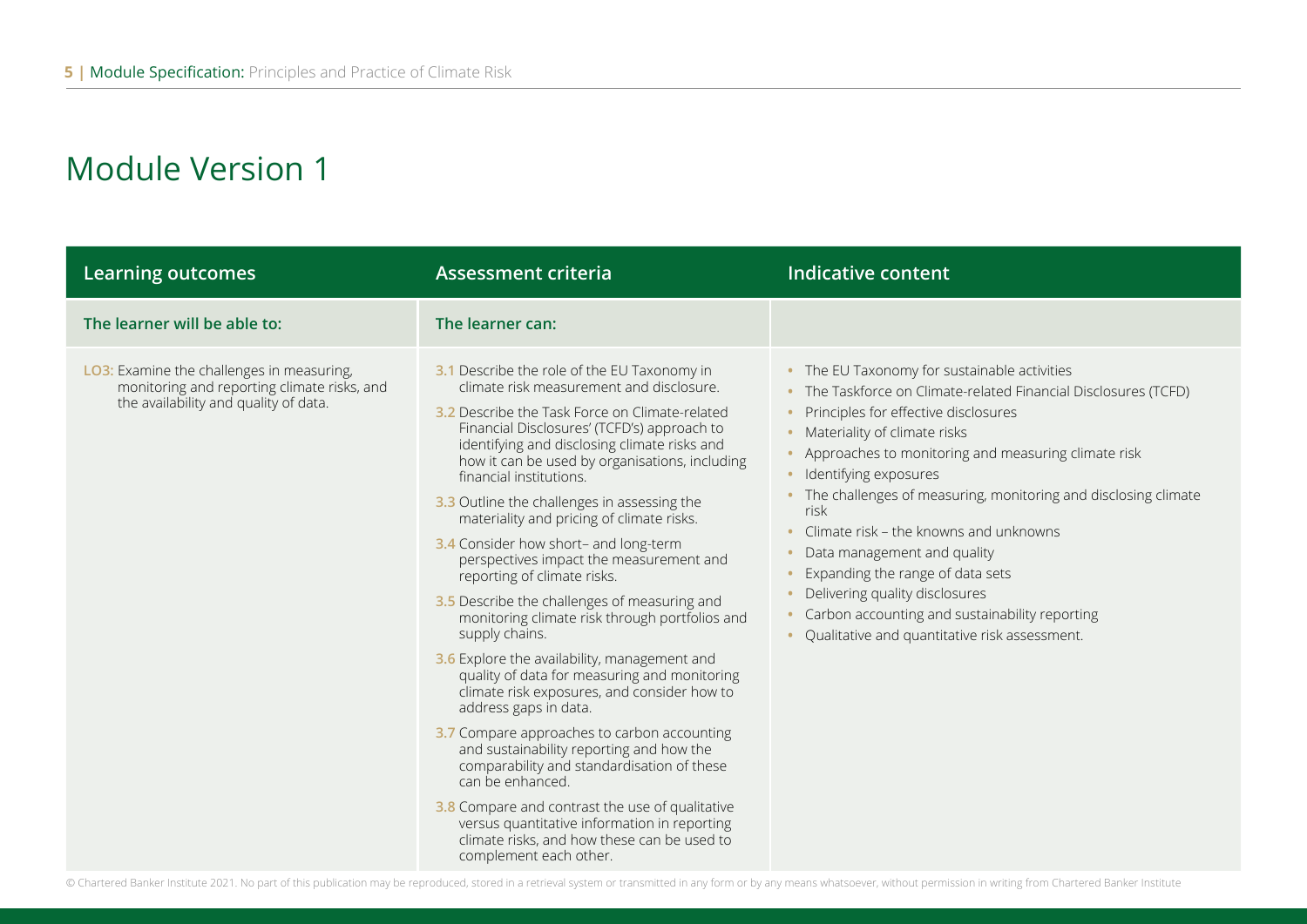| <b>Learning outcomes</b>                                                                                 | <b>Assessment criteria</b>                                                                                                                                                                                                                                                                                                                                                                                                                                                                                                                                                                                                                                                            | <b>Indicative content</b>                                                                                                                                                                                                                                                                                                                                                                                                                                                                                                                                                                                    |
|----------------------------------------------------------------------------------------------------------|---------------------------------------------------------------------------------------------------------------------------------------------------------------------------------------------------------------------------------------------------------------------------------------------------------------------------------------------------------------------------------------------------------------------------------------------------------------------------------------------------------------------------------------------------------------------------------------------------------------------------------------------------------------------------------------|--------------------------------------------------------------------------------------------------------------------------------------------------------------------------------------------------------------------------------------------------------------------------------------------------------------------------------------------------------------------------------------------------------------------------------------------------------------------------------------------------------------------------------------------------------------------------------------------------------------|
| The learner will be able to:                                                                             | The learner can:                                                                                                                                                                                                                                                                                                                                                                                                                                                                                                                                                                                                                                                                      |                                                                                                                                                                                                                                                                                                                                                                                                                                                                                                                                                                                                              |
| LO4: Outline common approaches to modelling<br>climate risks, including the use of scenario<br>analysis. | 4.1 Explain the use of scenario analysis to support<br>risk management and business decision-<br>making.<br>4.2 Describe approaches to the modelling of<br>climate change, (and its impacts).<br>4.3 Examine how models can be developed to<br>understand the impacts of climate change on<br>financial institutions, and their lending and<br>investment portfolios.<br>4.4 Understand different climate and energy<br>transition scenarios, and how these can be<br>used to model the impacts of climate change.<br>4.5 Describe common scenario and impact<br>assessment tools, and how these may be<br>applied.<br>4.6 Explain limitations of modelling and scenario<br>analysis. | • An Introduction scenario analysis<br>• Shock risks and trend risks<br>• Trend risk scenarios - the Intergovernmental Panel on Climate<br>Change (IPCC) and the Network for Greening the Financial System<br>(NGFS)<br>Stress testing scenarios<br>• Financial modelling of climate risk<br>• Modelling framework - Physical risk<br>Managing climate risk through modelling<br>Using scenario analysis in Taskforce on Climate-related Financial<br>Disclosures (TCFD) reports<br>• The Science-Based Targets initiative (SBTi)<br>• The Paris Agreement Capital Transition Assessment (PACTA)<br>toolkit. |

© Chartered Banker Institute 2021. No part of this publication may be reproduced, stored in a retrieval system or transmitted in any form or by any means whatsoever, without permission in writing from Chartered Banker Inst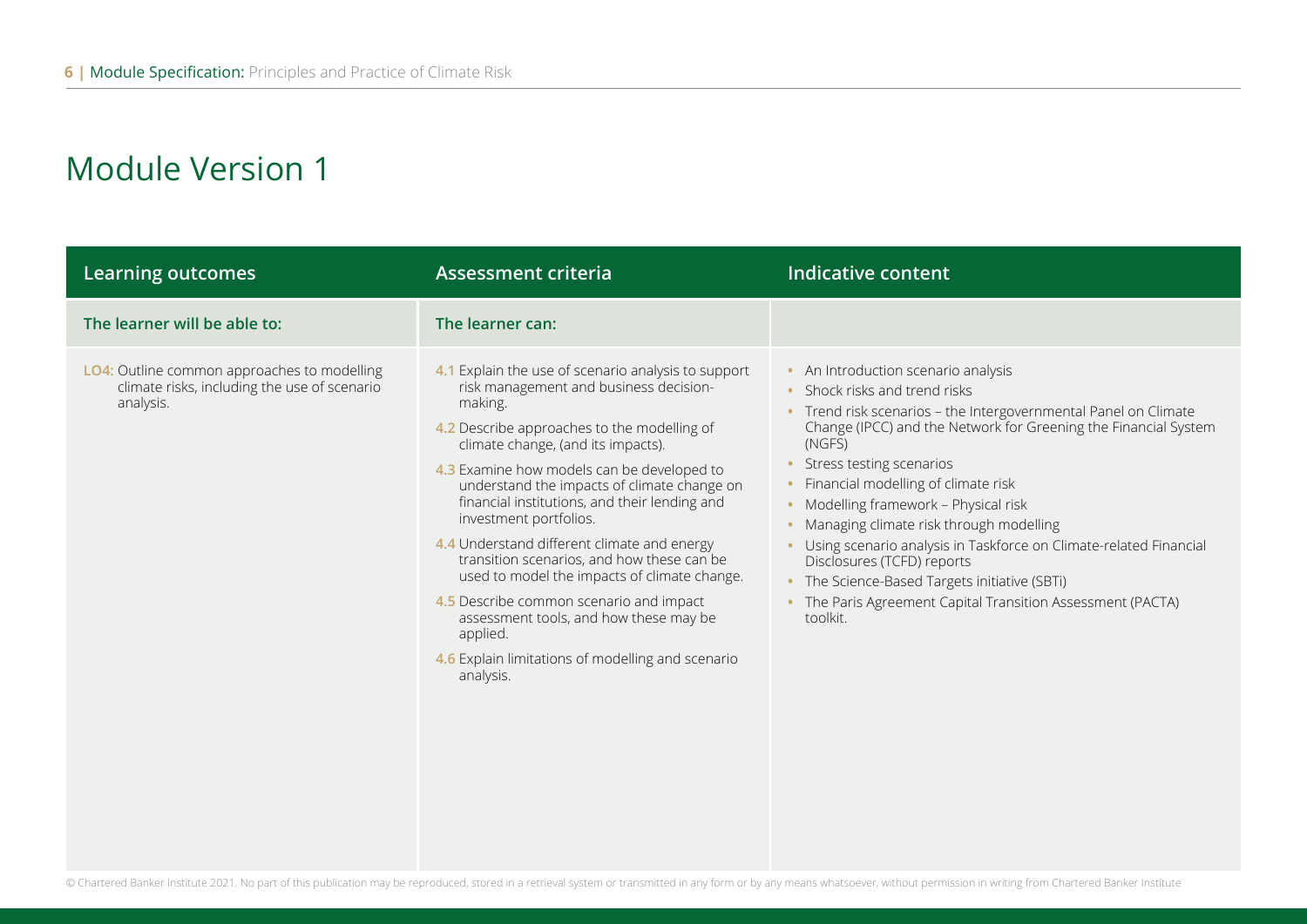| <b>Learning outcomes</b>                                                                                                                                               | <b>Assessment criteria</b>                                                                                                                                                                                                                                                                                                                                                                                                                                                                                                                                                                                | Indicative content                                                                                                                                                                                                                                                                                                                                                                                                                                                                                                                                                                                                               |
|------------------------------------------------------------------------------------------------------------------------------------------------------------------------|-----------------------------------------------------------------------------------------------------------------------------------------------------------------------------------------------------------------------------------------------------------------------------------------------------------------------------------------------------------------------------------------------------------------------------------------------------------------------------------------------------------------------------------------------------------------------------------------------------------|----------------------------------------------------------------------------------------------------------------------------------------------------------------------------------------------------------------------------------------------------------------------------------------------------------------------------------------------------------------------------------------------------------------------------------------------------------------------------------------------------------------------------------------------------------------------------------------------------------------------------------|
| The learner will be able to:                                                                                                                                           | The learner can:                                                                                                                                                                                                                                                                                                                                                                                                                                                                                                                                                                                          |                                                                                                                                                                                                                                                                                                                                                                                                                                                                                                                                                                                                                                  |
| LO5: Examine regulatory approaches and<br>responses to climate risk at global, regional<br>and national levels, and their impacts on the<br>financial services sector. | 5.1 Explain the emergence of climate risk as<br>a priority for central banks and financial<br>regulators.<br>5.2 Review legal and regulatory frameworks and<br>expectations for climate risk disclosure.<br>5.3 Describe key global, regional, national and<br>finance sector bodies involved in climate risk.<br>5.4 Compare regulatory approaches to climate<br>risk in different jurisdictions.<br>5.5 Describe emerging issues and trends in<br>regulatory approaches to climate risk.<br>5.6 Examine the potential impact of carbon pricing<br>and carbon taxes on the financial services<br>sector. | Climate risk as a priority for central banks and regulators<br>Responses to climate risk from central banks and financial<br>regulators<br>Global reviews of regulatory approaches to climate risk<br>• NGFS work programme<br>• The role of central banks and regulators in responding to climate<br>change<br>How central banks and regulators can best address climate risks<br>$\bullet$<br>and facilitate the net-zero transition<br>Climate risk disclosures<br>Global regulatory approaches to climate risk<br>• The Climate Financial Risk Forum (CFRF)<br>• Stress testing<br>• The potential impact of carbon pricing. |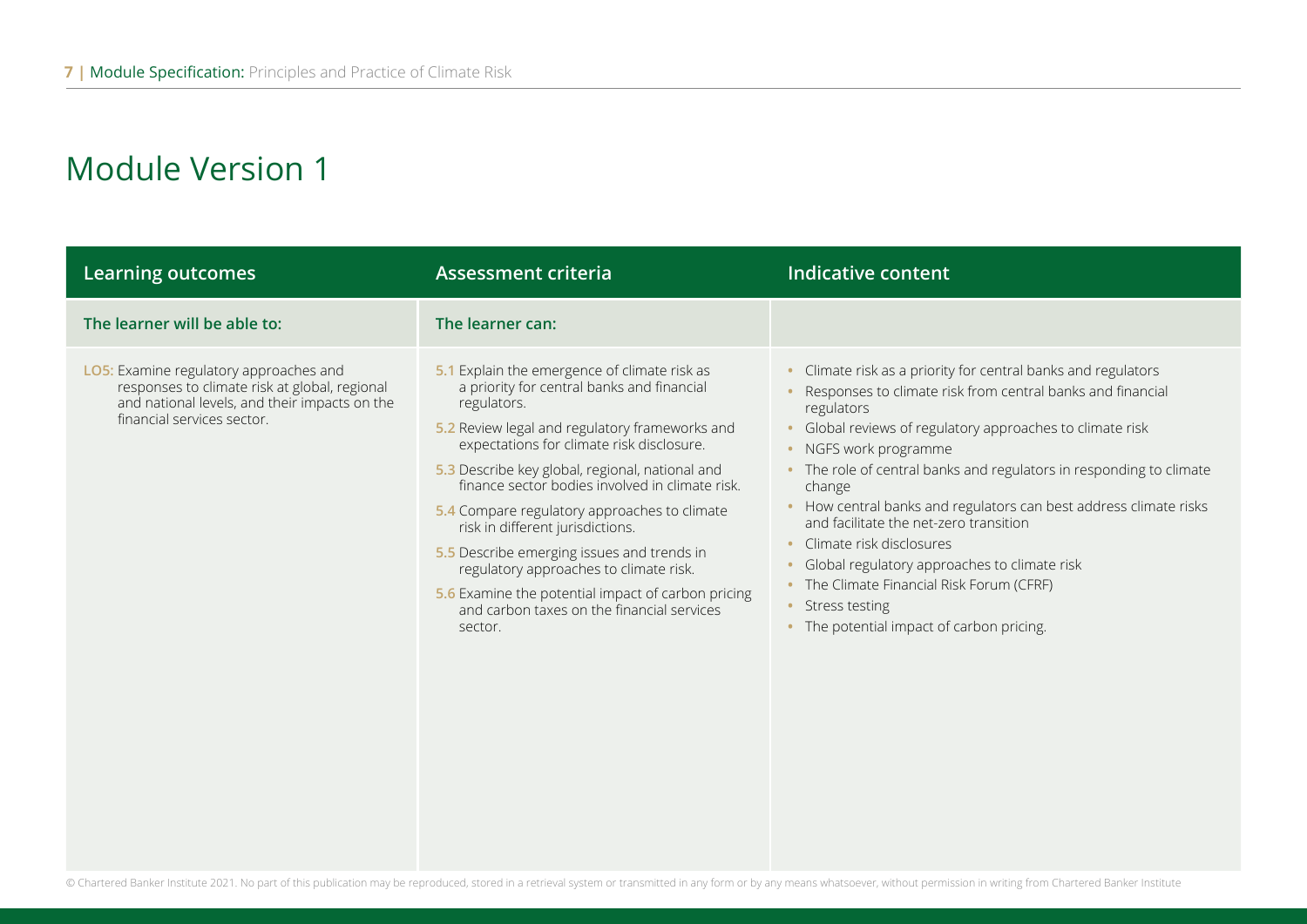| <b>Learning outcomes</b>                                                                                                         | <b>Assessment criteria</b>                                                                                                                                                                                                                                                                                                                                                                                                                                                                                                                                                                                                                                                                       | <b>Indicative content</b>                                                                                                                                                                                                                                                                                                                                                                                                                                                                                                                                                                                                                                                                                                                           |
|----------------------------------------------------------------------------------------------------------------------------------|--------------------------------------------------------------------------------------------------------------------------------------------------------------------------------------------------------------------------------------------------------------------------------------------------------------------------------------------------------------------------------------------------------------------------------------------------------------------------------------------------------------------------------------------------------------------------------------------------------------------------------------------------------------------------------------------------|-----------------------------------------------------------------------------------------------------------------------------------------------------------------------------------------------------------------------------------------------------------------------------------------------------------------------------------------------------------------------------------------------------------------------------------------------------------------------------------------------------------------------------------------------------------------------------------------------------------------------------------------------------------------------------------------------------------------------------------------------------|
| The learner will be able to:                                                                                                     | The learner can:                                                                                                                                                                                                                                                                                                                                                                                                                                                                                                                                                                                                                                                                                 |                                                                                                                                                                                                                                                                                                                                                                                                                                                                                                                                                                                                                                                                                                                                                     |
| LO6: Explore approaches to defining, developing,<br>articulating and embedding climate risk<br>appetite, governance and culture. | 6.1 Describe approaches to the strategy,<br>governance and management of climate risk,<br>and sustainability more generally, in financial<br>institutions.<br>6.2 Explore approaches to developing and<br>defining institutions' risk appetite for climate<br>risk.<br>6.3 Consider appropriate controls for the<br>management of climate risk.<br>6.4 Explain how accountability and responsibility<br>for climate risk management applies across all<br>three lines of defence.<br>6.5 Examine how a culture of effective climate<br>risk management may be developed and<br>embedded within organisations.<br>6.6 Consider the importance of climate risk-<br>related training and education. | • Integrating climate risk into decision making<br>• Governance framework in the context of risk management and<br>how this should be extended to accurately capture climate risk<br>• The importance of defining risk appetite and how this links to an<br>institution's governance framework<br>• Key challenges to effective climate governance<br>• Incorporating current best practices<br>• The ICAAP framework<br>Defining appropriate operational controls<br>• The role of the three lines of defence (3LOD)<br>Embedding and enhancing risk reporting capabilities<br>Developing and sustaining cultures that enhance climate risk<br>awareness<br>Training and education (both internal and external) from board to<br>department level. |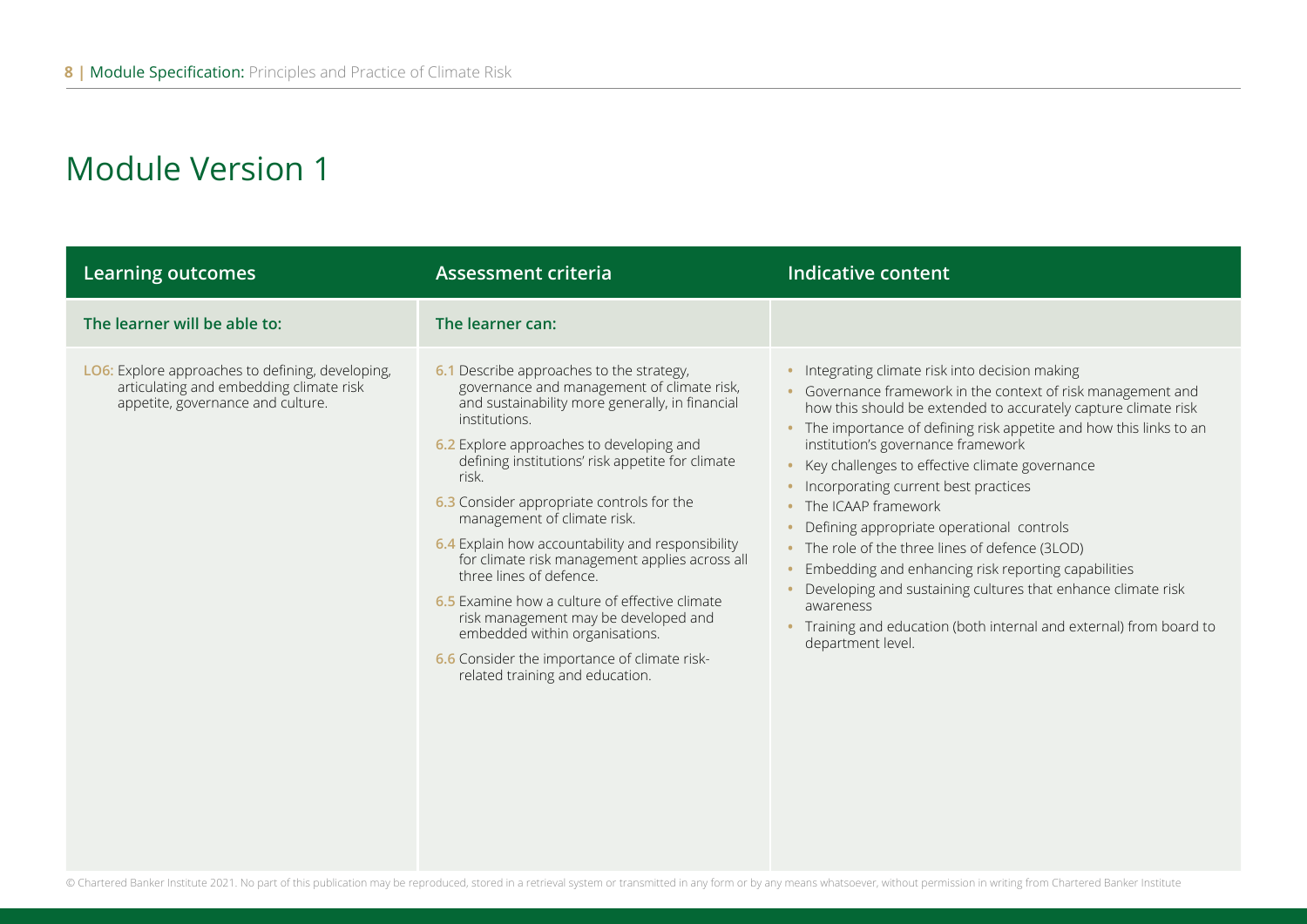| <b>Learning outcomes</b>                                                                                                                | <b>Assessment criteria</b>                                                                                                                                                                                                                                                                                                                                                                                                                                                                                                                                                                                                                                                                                                                                                                                                                                                                                                 | <b>Indicative content</b>                                                                                                                                                                                                                                                                                                                                                                                                                                                                                                                                                                                                                                                                      |
|-----------------------------------------------------------------------------------------------------------------------------------------|----------------------------------------------------------------------------------------------------------------------------------------------------------------------------------------------------------------------------------------------------------------------------------------------------------------------------------------------------------------------------------------------------------------------------------------------------------------------------------------------------------------------------------------------------------------------------------------------------------------------------------------------------------------------------------------------------------------------------------------------------------------------------------------------------------------------------------------------------------------------------------------------------------------------------|------------------------------------------------------------------------------------------------------------------------------------------------------------------------------------------------------------------------------------------------------------------------------------------------------------------------------------------------------------------------------------------------------------------------------------------------------------------------------------------------------------------------------------------------------------------------------------------------------------------------------------------------------------------------------------------------|
| The learner will be able to:                                                                                                            | The learner can:                                                                                                                                                                                                                                                                                                                                                                                                                                                                                                                                                                                                                                                                                                                                                                                                                                                                                                           |                                                                                                                                                                                                                                                                                                                                                                                                                                                                                                                                                                                                                                                                                                |
| LO7: Discuss the opportunities for the financial<br>services sector in supporting the transition<br>to a sustainable, low-carbon world. | 7.1 Explore the opportunities for the financial<br>services sector from the transition to a<br>sustainable, low-carbon world.<br>7.2 Compare the effects of a transition to a<br>low-carbon world on different economic and<br>business sectors.<br>7.3 Consider how the financial services sector can<br>play a leading role in the broader transition to<br>a sustainable, low-carbon world.<br>7.4 Describe key global, sector-led initiatives to<br>mainstream green and sustainable finance.<br>7.5 Explain some of the challenges to<br>mainstreaming sustainable finance, and how<br>these may be overcome.<br>7.6 Explore the commercial and risk mitigation<br>opportunities for the financial services sector<br>from the transition to a sustainable, low-<br>carbon world.<br>7.7 Consider the role individual financial services<br>professionals can play in promoting and<br>embedding sustainable finance. | • Green and sustainable finance<br>Supporting the transition - the role of corporations and<br>consumers<br>• The growing opportunity for green and transition finance<br>• COP26 Private Finance Strategy - achieving net zero<br>Supporting the transition - the role of corporations and consumer<br>• The role of banking, investment, and insurance<br>• Growing green and sustainable finance globally<br>Growth of green, sustainability and transition bond/green loan<br>markets<br>Challenges to sustainable investing<br>• The role of a finance and risk professional<br>Green and sustainable finance principles and values - ethical and<br>$\bullet$<br>moral responsibilities. |